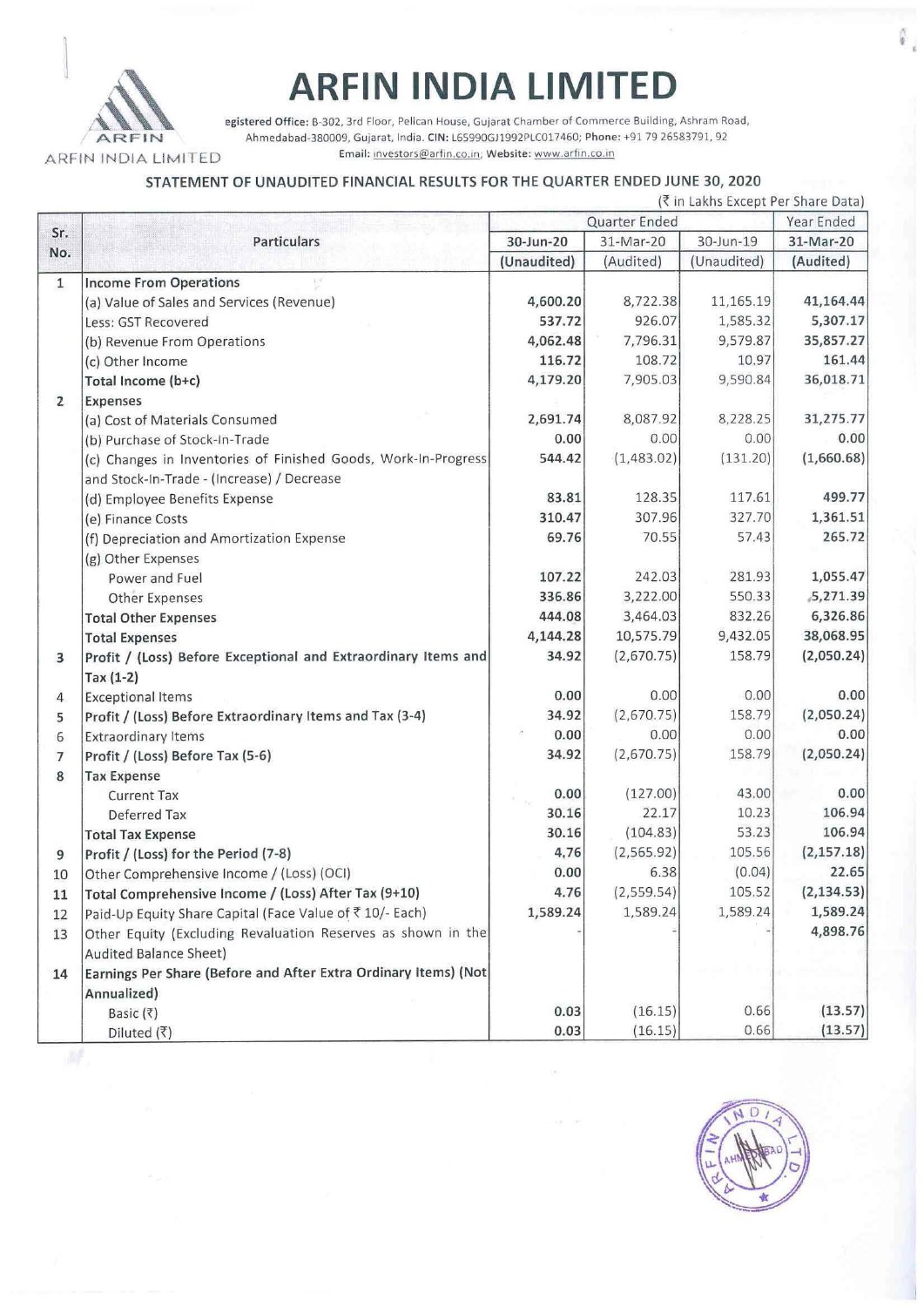#### **Notes:**

1. The Company has only one reportable primary business segment as per Ind AS 108 i.e. manufacturing and trading of non-ferrous metals.

2. These unaudited financial results have been prepared in accordance with the Indian Accounting Standards ("Ind AS") notified under Section 133 of the Companies Act, 2013 read with the Companies (Indian Accounting Standards) Rules, 2015 as amended and other Accounting Principles generally accepted in India.

3. The above unaudited financial results have been reviewed by the Audit Committee and approved and taken on record by the board of directors in their meetings held on Friday, July 31, 2020. The statutory auditors have carried out "limited review" of the above unaudited financial results. An unqualified / unmodified report has been issued by them thereon.

4. The figures for the quarter ended March 31, 2020 are the balancing figures between audited figures in respect of full financial year for the year ended March 31, 2020 and the unaudited published year to date figures upto December 31, 2019 which are subjected to limited review.

5. Figures for the previous periods are re-classified / re-arranged / re-grouped, wherever necessary, to correspond with the current period's classification / disclosure.

6. The managing director and chief financial officer certificate in respect of the above results in terms of regulation 33 of the SEBI (Listing Obligations and Disclosure Requirements) Regulations, 2015 has been placed before the board of directors.

7. The Company does not have any Exceptional or Extra-Ordinary items to report for the above periods.

8. Consequent upon the resignation of Mr. Dineshchandra M. Shah (DIN: 02479309) effective from January 27, 2020 from the post of non-executive independent director of the company, the board has, at its meeting held on Saturday, July 04, 2020, appointed Mr. Jitendra Shankerlal Shah (DIN: 08781998) as an additional independent director of the company to fill casual vacancy occurred by the said resignation. The Nomination and Remuneration Committee of the Company has been reconstituted accordingly as per regulation 19(1) of the SEBI (Listing Obligations and Disclosure Requirements) Regulations, 2015.

9. The Company's manufacturing facilities, which had to suspend operations temporarily, due to the Government's directives relating to COVID-19, have since resumed operations, as per the guidelines and norms prescribed by the Government authorities. During the first quarter April - June 2020, the company continued to incur fixed costs with lower operating revenues in primary business segment, hence the profitability has also affected to that extent. The Company has used the principles of prudence in applying judgements, estimates and assumptions to assess the potential impact of COVID-19 based on prevailing circumstances and expects no significant impact on continuity of its operations on long term basis. However, due to the uncertainties associated with the pandemic, the actual impact may not be in line with current estimates and the company will continue to closely monitor any changes to the estimates on the basis of future conditions.

 $\Gamma$ 

On Behalf of Board of Directors For, **Arfin India Limited**  Materiah. R Ush

•

**Mahendra R. Shah**  Chairman & Executive Director (DIN: 00182746)

Place: Ahmedabad Date: July 31, 2020